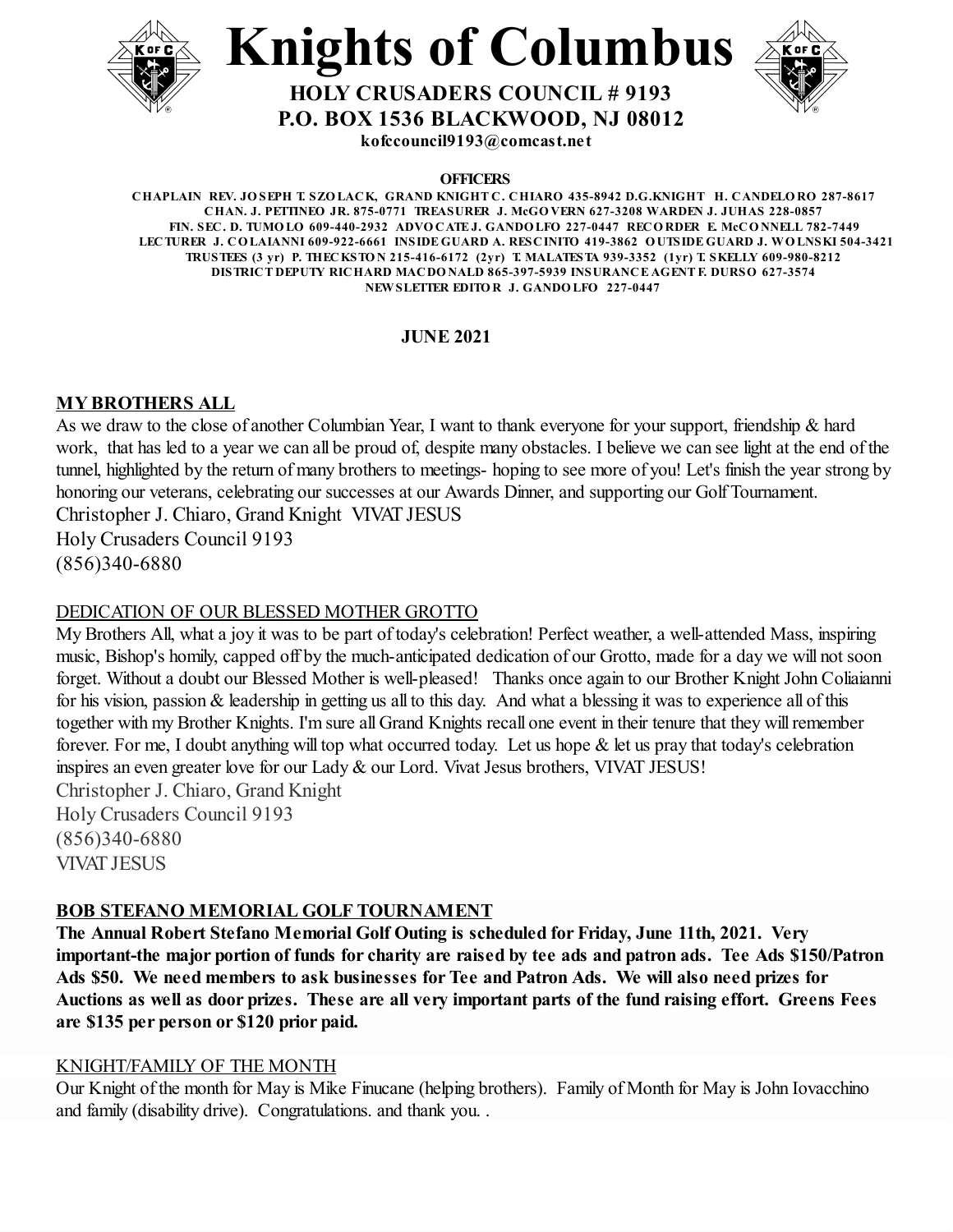## AWARDS CELEBRATION

On Thursday, June 3rd, at 7PM in the Parish Center, we will celebrate our many successes during the past Columbian Year. Highlight of the evening will be the recognition of our Knight and Family of the year. Due to the limitations of the pandemic, and in the interest of safety, this will be a **members only event**.

## CITIZENS WITH INTELLECTUAL DISABILITIES

During the weekend of April 30-May 2nd. Our Council participated in the annual Knights of Columbus fundraising drive for People with Intellectual Disabilities. Thanks to the efforts of our program directors, Jack Bauer and John Iovacchino, and all the members that participated, we collected \$3,054.16. The funds will be sent to the State Council's drive and they will return 90% of that amount to us. We will then donate these funds to NJ Special Olympics (10%), St. John of God, ARC Deptford and Camden ARC (30%) each. .

## IN MEMORIAM

Once again, it is our sad duty to report to you the passing of a Brother Knight. Lee Martin passed away after a long illness. Please keep him and his family in your prayers.

## ANNUAL DUES

Brothers, in the interest of saving expenses, your bill for annual dues was sent to you by email. Dues for the year are \$30 and may be paid by check mailed to P.O. Box 1536, Blackwood, NJ 08012 or preferably online through our website at [www.kofc9193.org.](http://www.kofc9193.org/) If you are financially challenged regarding the payment of dues please contact our Financial Secretary, Dan Tumolo at [daniel.tumolo@comcast.net](mailto:daniel.tumolo@comcast.net).

#### DEGREE NEWS

Since the establishment of the online Exemplification of Charity, Unity and Fraternity more than 2,000 men have joined the Knights. The exemplification is hosted digitally by the Supreme Council as a unique opportunity for men to join the Order in this time of social distancing and minimizing mass gatherings. **Our Council congratulates and welcomes Deacon Tobias C. Haley.** There are more of these online degrees scheduled. We will continue to send invitations to prospects and first and second degree members encouraging them to take advantage of the opportunity to attain the honors of full knighthood in the Order.

### MOTHERS DAY CARNATION SALE

May 9th was Mothers Day and we once again offered Carnations after all the Masses at OLOH Church. Thanks to the generosity of our parishioners \$610.97 was collected topping our collections from 2018 and 2019. The proceeds go to the National Life Center to support Pro-Life. We thank our program director, Jeff Lilley, for a job well done.

## STATE COUNCIL ELECTIONS

At the election held at the virtual State Convention on May 15th, here are the elected officers for the coming Columbian Year: For State Deputy-James Stoever, State Secretary-Raymond Sands, State Treasurer-James Sweeney, State Advocate-Russell Petrocelli and State Warden-Scott Williams. District Deputy, Rich Macdonald was elected delegate to the National Convention to be held in Denver but will be virtual..

## FROM OUR WORTHY FIELD AGENT ANNOUNCING A MEMBERSHIP RECRUITMENT INCENTIVE

I have been collaborating with the other field agents in the Marsico Agency, regarding E-Membership. As you probably know, the Knights of Columbus is promoting an E-Membership Campaign for 2021 that includes the Waiving of Dues for this year for those who sign up via E-Membership. This approach to Membership has been very successful, and I am doing my part in that effort. However, I would like to do more. Therefore, I have added an additional incentive. But this time, in an effort to get all current knights of our Council involved, I am offering this incentive to any and all current members who sign up ONLINE I am offering a \$25 GIFT CERTIFICATE (VISA/SHOP RITE, or whatever) when a current member uses the promo code "fdurso" when signing up a new member. As you know, members can sign them (prospects) up online at kofc.org/join us. If anyone has any questions as to the sign-up process, or if they want me to do it for them, they can call me at 856 401-3055 (O) or 215 498-5760 (C). and if I am able to sign that person up, the member who recommended the new E-Member to me would get a gift certificate reward from me. Also, if a member recommends a prospect to me and I am able to sign him up, the member who recommends would also get a gift certificate reward from me.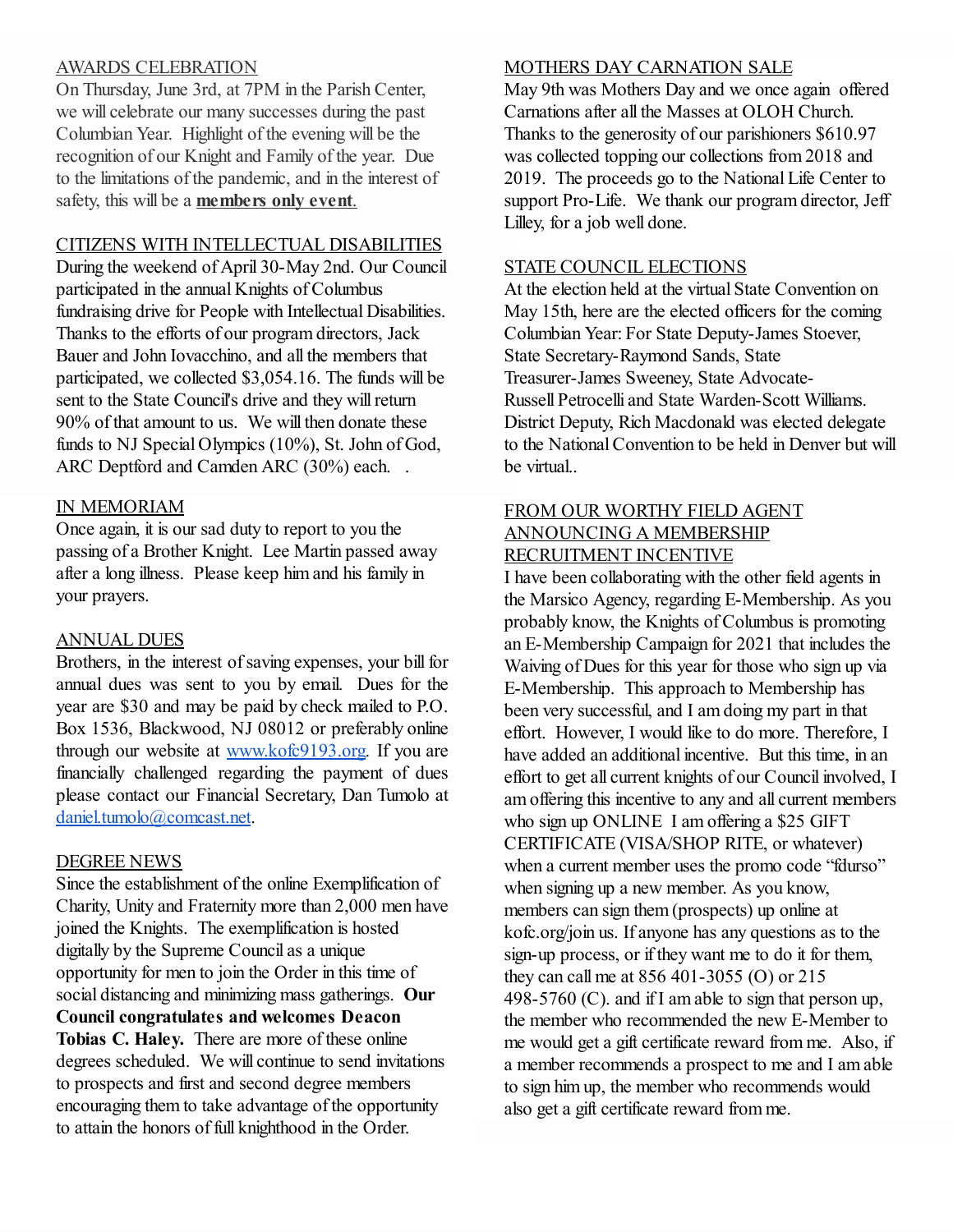## CHAPLAIN'S CORNER

Out of love, God created the world and everything and everyone in it. Out of love, God provides all that is necessary for the world's continued existence. Out of love, God sent His only-begotten Son to make adequate expiation for fallen mankind. Out of love, God offers countless graces that lead us all the way to heaven. Yes, God is love, and all His works are works of love. Jesus has always loved the Father, just as the Father has always loved Jesus. And Jesus has always loved you and me, just as He expects us to always love Him...

## COUNCIL ELECTIONS

Our Council elections will take place at our June 10th Council meeting. Here is the present slate of candidates: For Grand Knight-Chris Chiaro, Deputy Grand Knight-Hugo Candeloro, Chancellor-Joe Pettineo, Jr., Treasurer-Jim McGovern, Advocate-John Gandolfo, Recorder-Ed McConnell, Warden-Joe Juhas, Inside Guard-Andy Rescinito, Outside Guard-Jack Wolnski, and Trustee 3yr-Jeff Lilley. If you are a 3rd degree knight in good standings (dues paid) and are interested in having your name placed in nomination, make your intentions known to our Grand Knight. Finally, nominations made be made from the floor.

#### KNIGHTS OF COLUMBUS INSURANCE

Knights of Columbus insurance consistently ranks at the top of the industry in financial stability and ethics. Please call to discuss these services. Financial Needs analysis Life Insurance Tax deferred fixed rate annuities Long-term care insurance Disability Income Insurance Retirement account rollovers Estate preservation Scholarships Family fraternal benefits Contact me today for information on long-term care insurance.. Fred Durso, Field Agent  $(856)$  401-3055 or fred.durso@kofc.org

## FIRST FRIDAY ADORATION

Exposition of the Blessed Sacrament will take place in the Our Lady of Hope Church on First Friday, June 4th from 10AM and end with Benediction at 7PM.

#### FOURTH DEGREE NEWS

The Bishop Schad Assembly usually meets on the third Wednesday of the month in the Parish Center..

EDITORIAL Join us for our annual celebration of successes for the past Columbian Year. We can take pride in how well we did in what has been a very difficult year.VIVAT JESUS.

## JUNE BIRTHDAYS AND ANNIVERSARIES

The following Knights or members of their families will celebrate their birthdays this month: John Amugo, George Badame, Ryan Belmont, Dave Bolinski, Frank Calabrese, Tom Crenny, Don DeNarie, Jeffrey Dunne, Ron Filipkowski, Joseph Gorka, Ed Gregor, Otto Heston, Rodolfo Langman, Erin Little, Angel Lorenzo, Peg Lusardi, Kristopher Malone, Rose Massaro, James McCusker, James McGovern, Tom Michaels, Julie Lynn Milligan, Russ Mogavero, Hugh Murray, Joe Nilsen, Linus Nwoga, Michael Petrone 3 rd , Joe Pettineo Jr., Joe Riviello, Gerald Sateriale, Lucy Sirolli, Mrs. Angela Snyder, Barry Lee Start, Mrs. Dolores Tucci, Charles Watson and Dennis Wirth. The following members will celebrate their anniversaries: Mr.&Mrs. John N. Iovacchino, Mr.&Mrs. Andrew Rescinito, Mr.&Mrs. William Toner Mr.&Mrs. Stanley Wichowski. CONGRATULATIONS. If we missed someone's birthday or anniversary, please contact John Gandolfo  $(227-0447)$  or gandy $1937@$ comcast.net.

#### IMPORTANT DATES

June 3 Awards Celebration (7PM Parish Center) June 4 First Friday (OLOH Church) June 10 Officers Meeting (7PM Parish Center) June 10 Council Meeting (Elections 8PM Center) June 11 Bob Stefano Memorial Golf Tournament (Valleybrook Golf Club) June 24 Council Meeting (8PM Parish Center) July 2 First Friday (OLOH Church) July 8 Blood Drive (2-7PM Parish Center) July 8 Officers Meeting (7PM Parish Center) July 8 Council Meeting (8PM Parish Center) July 22 Council Meeting (8PM Parish Center) July 24 Football Mania Ticket Sales Start